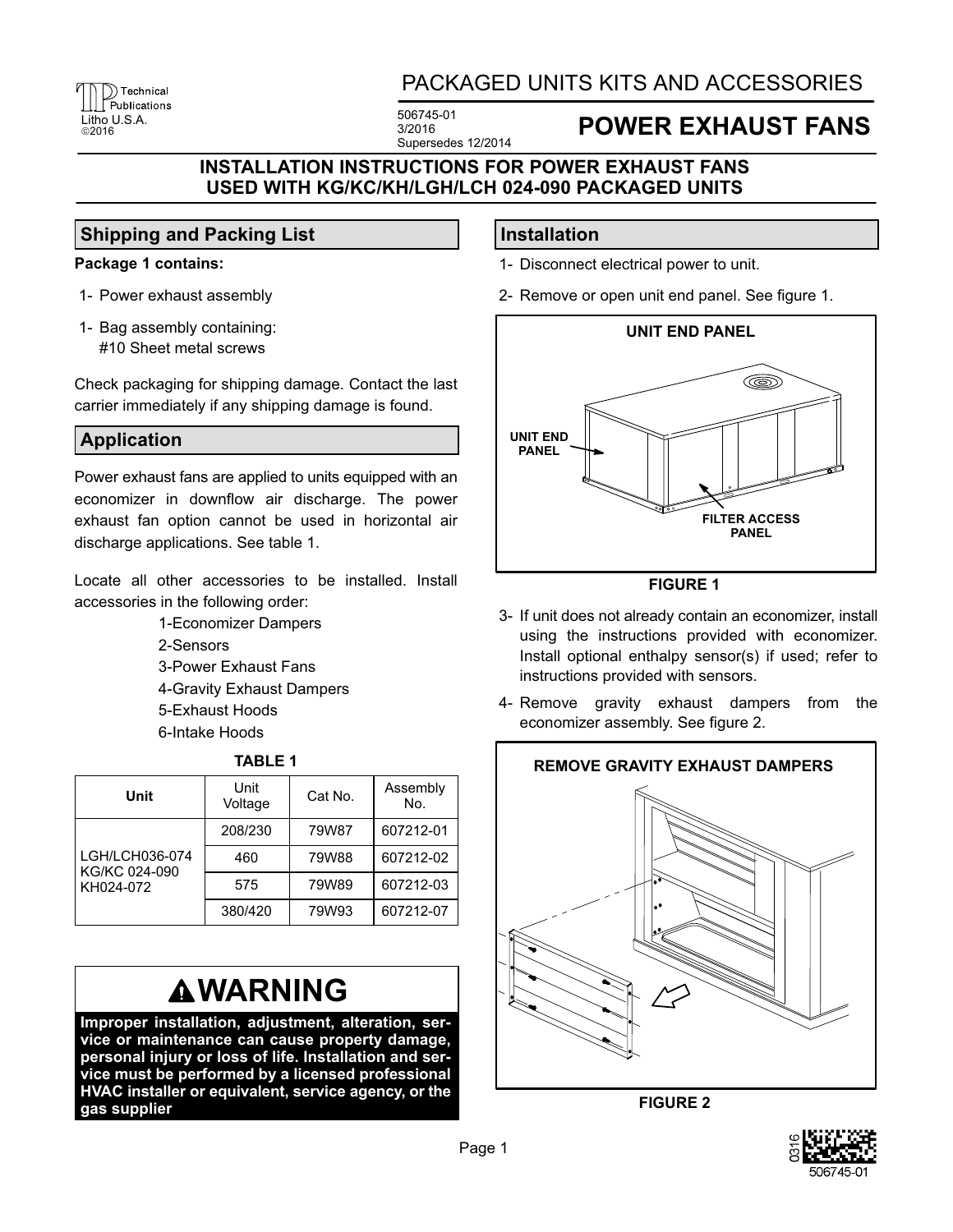# **ACAUTION**

**Danger of sharp metallic edges. Can cause injury. Take care and wear protective clothing when servicing unit to avoid accidental contact with sharp edges.**

#### 5- *LG/LCH Units -*

Remove and discard power exhaust fan jumper harness. See figure 3. Set fan near unit opening and connect J18/P18 and J24/P24 plugs. See figure 4 for location of J18 and J24.

**KG/KC/KH Units -**

Set fan assembly near unit opening and connect J132/P132 plugs. See figure 5.

On field-installed economizers only, locate the pink and gray power wires and route to the control panel. Connect pink wire to K1 contactor L1 terminal. Connect gray wire to K1 contactor L2 terminal using the terminal adapter provided in kit. See figure 6.

- 6- Install fan assembly and secure with screws provided.
- 7- Install gravity exhaust in exhaust air hood as shown in economizer installation instruction.

### **Set Prodigy M2 Unit Controller - LGH/ LCH Units**

Use the Unit Controller manual provided with each unit to enable the exhaust fan.

Use the following menu:

*Settings>Install>New M2>Exhaust Stages> 1 Exhaust Stage*

### **Prodigy 2.0 M3 Unit Controller Setup**

The M3 Unit Controller has power exhaust fan control options that include support for both single‐stage and two‐stage equipment. The power exhaust is controlled based on the damper position. Refer to the Power Exhaust section of the Prodigy 2.0 M3 Unit Controller Application Guide.

Go to **SETUP / INSTALL and set Configuration ID 1,** position **3** to **(S** = **Single Stage or D** = **Dual Stage).**

Go to **SETUP / INSTALL and set Configuration ID 1,** position **4** to **A** = **Damper Position**

### **Operation**

Power exhaust fans are energized when economizer dampers reach 50% (default).



**FIGURE 3**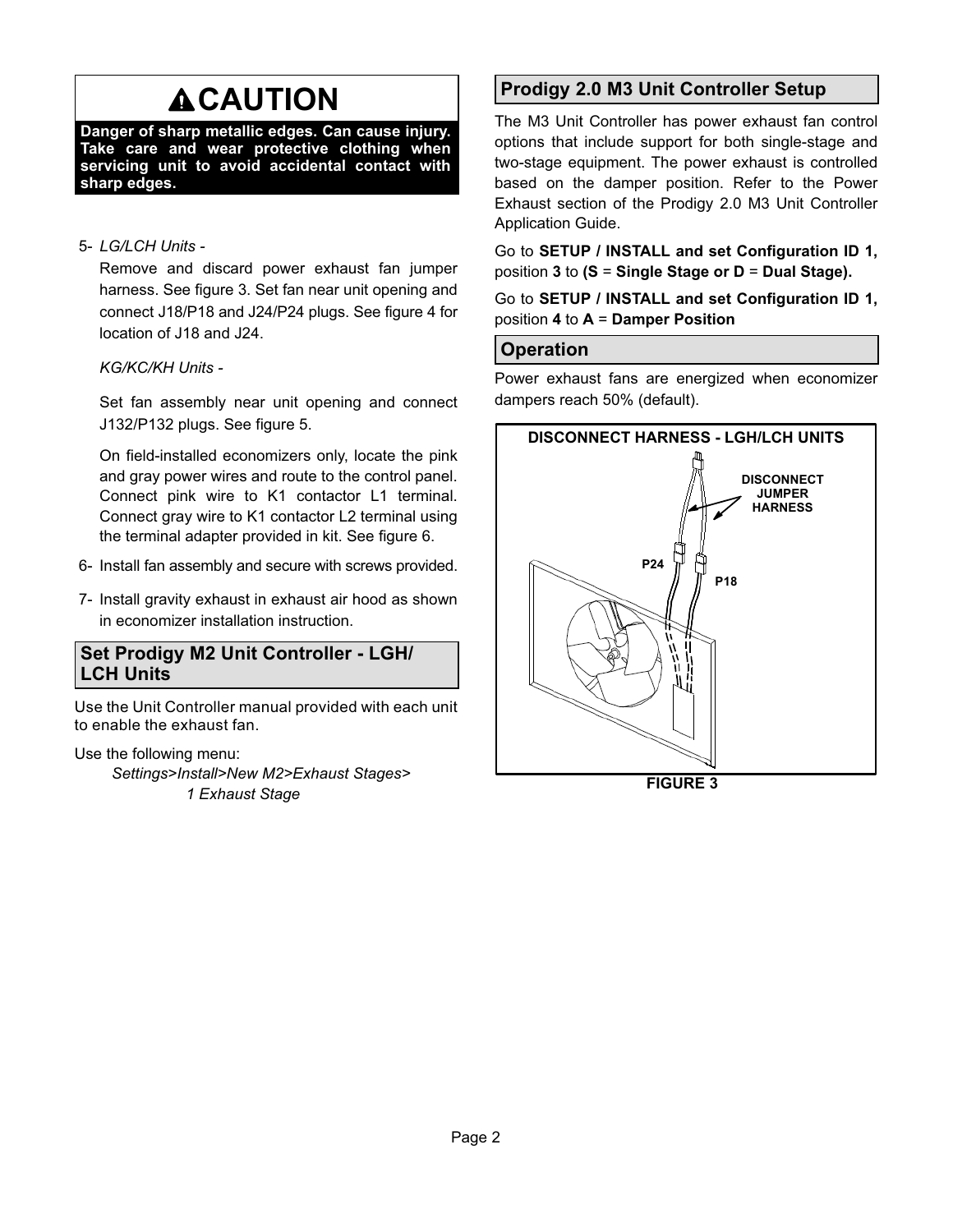

**FIGURE 4**



**FIGURE 5**